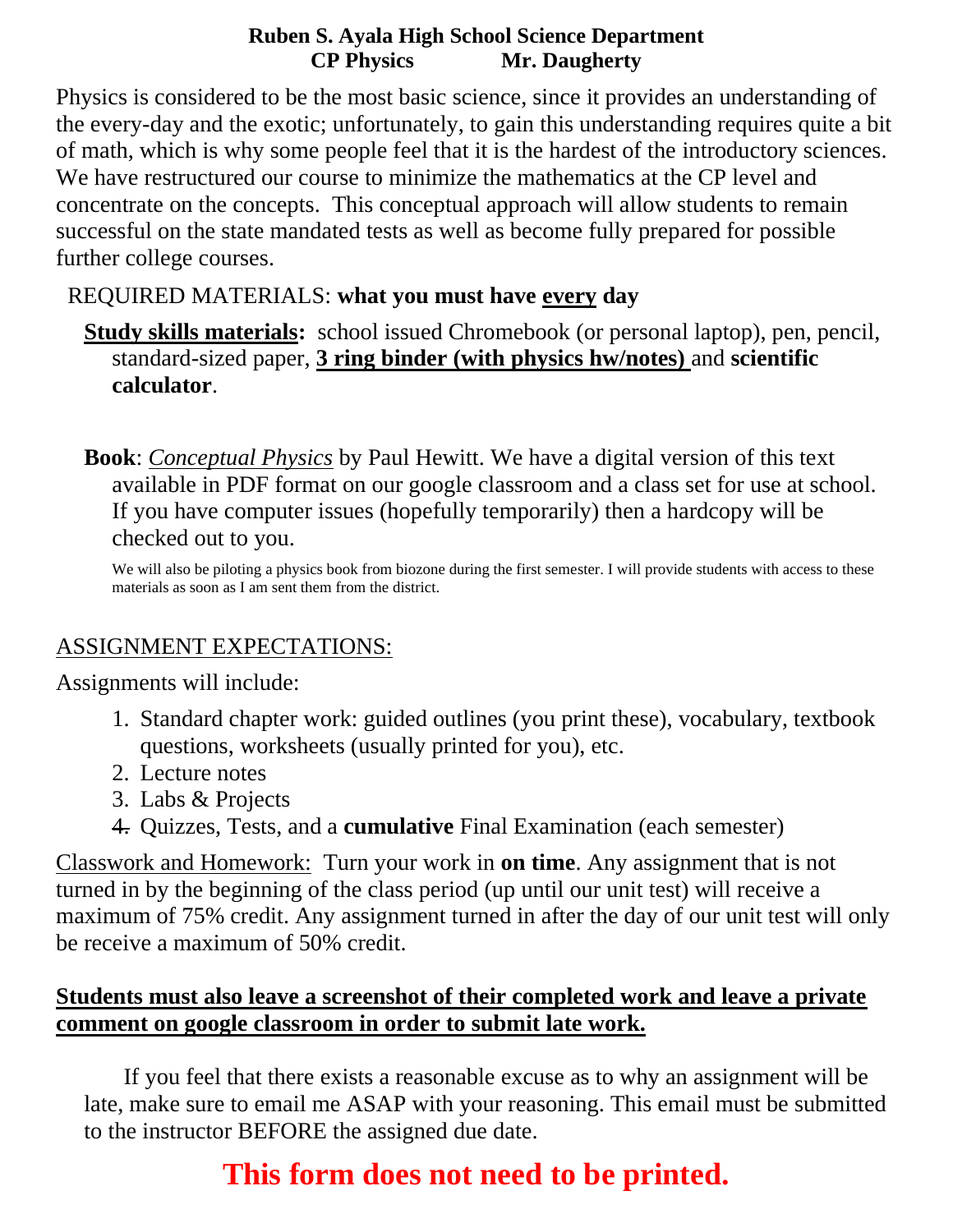### Grade categories:

- **Homework & Classwork 40%**
- **Labs 20%**
- **Test & Quizzes 40%**

Labs are considered summative assessment, meaning summative assessments compromise 60% of your grade.

- Quizzes: These are given randomly and without notice. Missed quizzes will be pro-rated by the following test. Example: an 82% on the chapter 2+3 test would give you an 82% on a Ch. 2 quiz that you missed.
- Labs: Laboratory safely is one of our prime concerns. Horseplay of any kind within the lab will not be tolerated; a zero for the activity and an administrative referral are the usual repercussions.
- Notes: You are expected to take notes during lecture. These should be kept on loose-leaf paper and kept in a 3-ring binder until they are turned in with that chapter's HW.

Students may use notes on one side of an 8.5"x11" piece of paper on tests/quizzes. I heavily encourage students to take their notes by hand as drawing is very important in understanding physics.

- Classwork / Homework: Homework will usually include problems from the chapter supplemented with worksheets as needed. Most assignments have a due date soon after being given; these are stamped to show how much was completed/attempted on time. All work should be completed (an assignment turned in without a stamp is still worth ½ credit) and included in the HW packet, with or without a stamp; this is usually organized the day of a test or quiz and turned in at that time. Corrections should be made to incorrect problems which have been gone over in class. HW packets should be stapled together so that all holes line up for insertion into a 3-ring binder; this physics binder does not need to come to school, except for the final, where you are allowed to use it as reference.
- Tests: These are usually worth 100 points, cover 1-2 chapters, and will generally include at least one sample AP Exam-styled free-response problem. Partial credit is given on free-response questions. All tests will be judged impartially to decide if a curve is appropriate; curves will never lower your grade. AP Exam reference materials will be available for each test. You may also prepare a note-page on one side of an 8.5"x11" sheet of paper, handwritten, to use during your test; these may also go into your physics notebook for use on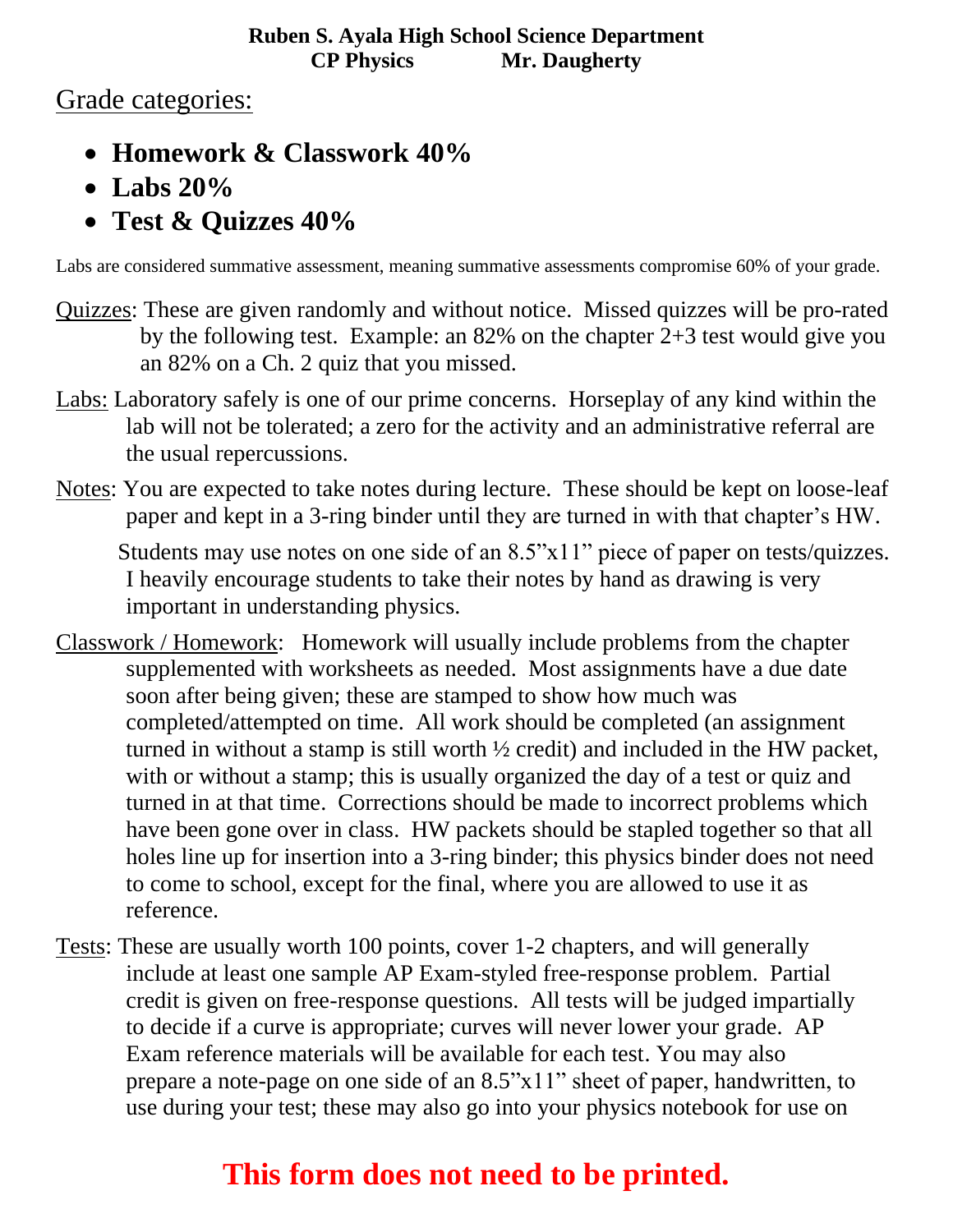the final use any handwritten notes, created by you during our course, on the test/quizzes.

You have the following two office hours to make-up a missed test. If you do not show up to take the test, it will be based on your **uncurved** final; missed tests due to extended excused absences will have their scores based on the curved final.

Final: A cumulative exam in a multiple-choice format will be taken each semester. It will be curved. If your score on the final is better than your worst test score, and no truancies have been accumulated, then that lowest test will be dropped from the grade calculation; if there are not more than 2 tests on record, then nothing can be dropped. You may use anything that you have produced throughout the year, organized in your physics binder, on the final.

| <b>Grade Distribution</b>          |  |                                          |  | <b>Work Habits</b> |
|------------------------------------|--|------------------------------------------|--|--------------------|
| A+: $100-99\%$                     |  | A: $98-92\%$ A-: $91-90\%$ B+: $89-88\%$ |  |                    |
| $B: 87-82\%$                       |  | $B-31-80\%$ $C+39-78\%$ $C: 77-72\%$     |  |                    |
| $C-$ : 71-70% D+: 69-68% D: 67-62% |  |                                          |  |                    |
| $D-$ : 61-60% F: < 60%             |  |                                          |  |                    |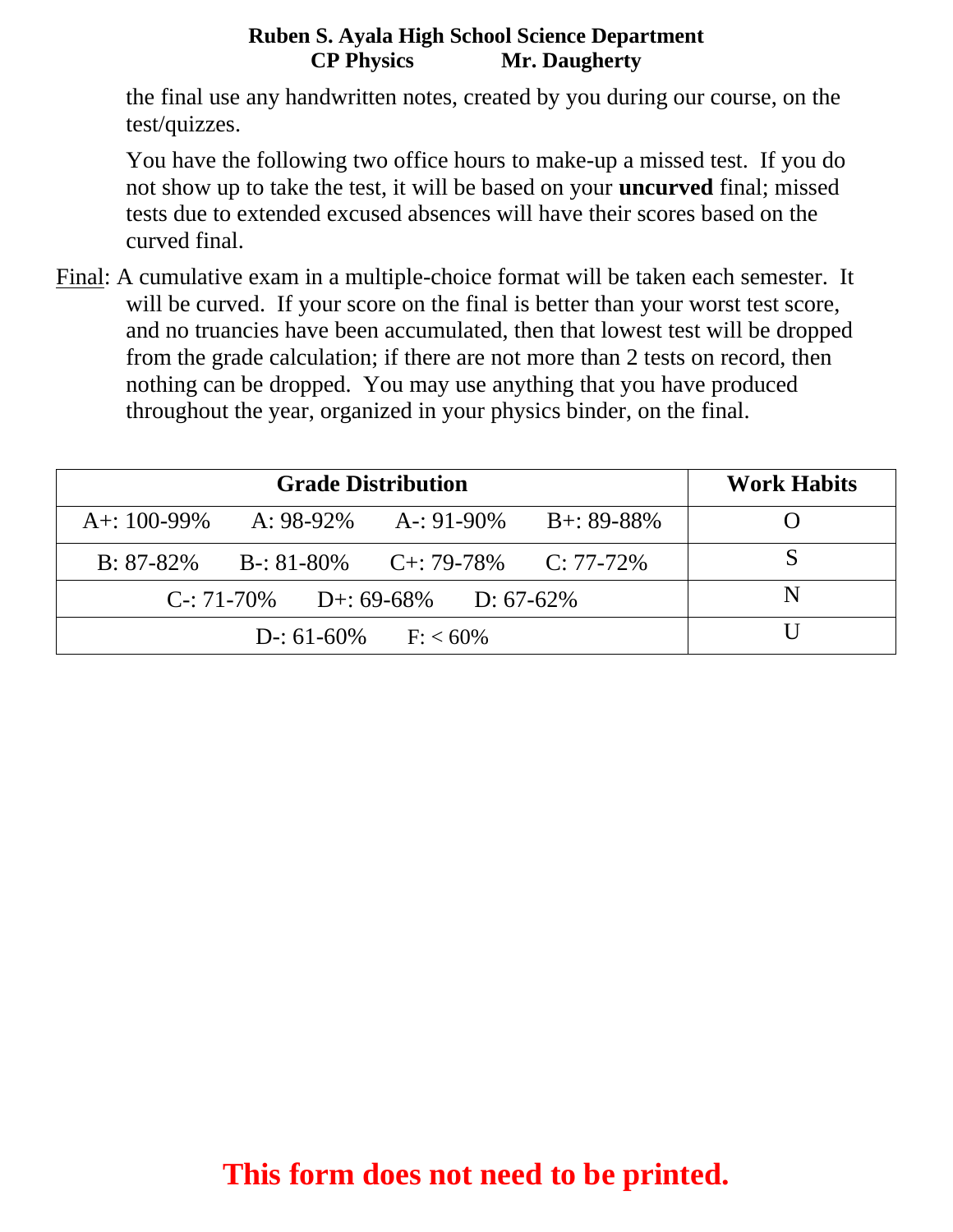## **Rules**

# **Only Rule: Mutual Respect**

# **I will respect your right to learn. You will respect my right to teach and that of your classmates to learn.**

# **All following guidelines stem from our one rule:**

- We will not pollute each other's environment; *possible sources of pollution being waste, graffiti, gum stalactites, vulgar language, excessively poor hygiene, etc.*
- We recognize that many people have different learning styles and that our preferred style does not supersede that of another. Therefore, during the times when we are given a chance to work independently, those of us that need quiet to think will not be pestered by our neighbors, those that must collaborate with others may do so in a polite fashion, and those that believe that they think better with an accompanying soundtrack may listen to music (if I, and other students, cannot hear it.)
- We realize that the academic efforts of others have intrinsic value that we will not degrade by theft or fraud. Cell phones are a primary tool in cheating and will not be tolerated within the classroom, unless you have requested special permission from the instructor. If you have a valid reason to use it, **ASK**; I will usually allow it.
- We will not waste the time of others; this is frequently done by interrupting the class with a late arrival, an inappropriate outburst, or a derailment of the classes' topic of the moment into the realm of the unrelated, trivial and off-subject.
- We appreciate that everyone has the right to ask questions, yet none of us should monopolize the class.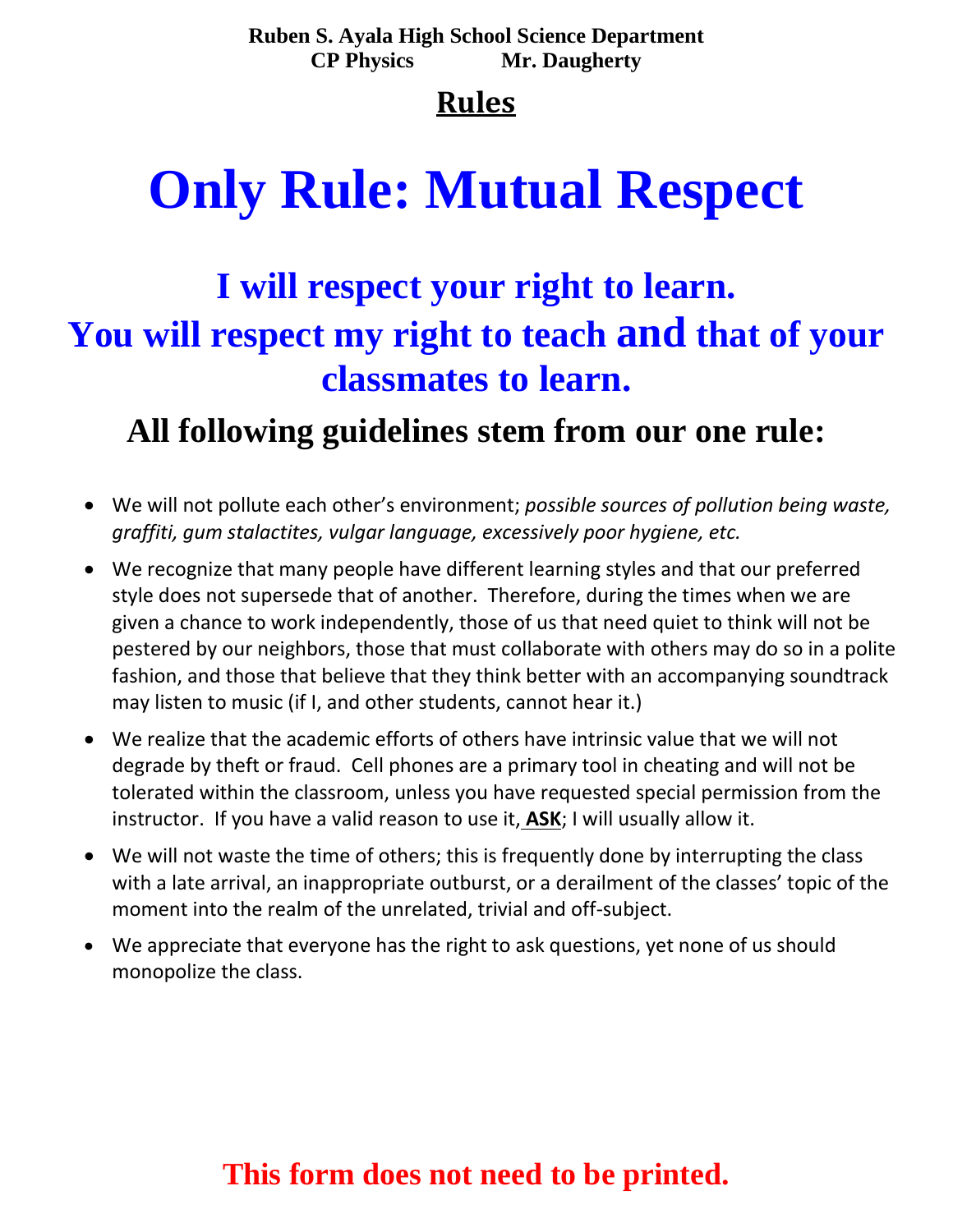### Consequences:

### **Academic dishonesty (cheating):**

- Minor infractions: While you are expected to frequently work collaboratively, there is a big difference between working with someone and copying their work; crossing this line frequently results in papers being ripped in half (sometimes for a whole team).
- Moderate infractions: Falsifying a document (faking a stamp, putting a new title on an old assignment, putting your name on another person's paper, etc.) is a consciously committed act that will earn a zero for an entire chapter's work packet (and a "u" in citizenship).
- Major infractions: Cheating on a test will always result in a score of zero and a parent conference.
- Second offense (does not apply to minor infractions): student may not earn higher than a D- in the course.
- Turnitin.com: Some of your work will be expected to be typed and submitted to the [turnitin](file:///C:/Documents%20and%20Settings/Scott%20Carter/My%20Documents/My%20Dropbox/Filing%20Cabinet/AP%20Physics%20B/turnitin.com) website. Assignments shown to be plagiarized will be given half or zero credit, at my discretion.
- **Violation of classroom rules** will first result in a warning, usually followed by a classroom detention; these are served with Mr. Daugherty, after school, and will generally be spent cleaning. Detentions must be served within one week, and until a detention is served, the student loses all classroom privileges, such as use of passes and any extra credit opportunities; unserved detentions become two administrative detentions and a maximum citizenship score of "n". Further or blatant disregard of classroom rules will result in administrative referrals.
- **Cell Phones:** Occasionally permission will be given to the whole class for use of cell phones, usually for the purpose of documenting some demonstration or lab activity. If you ask if you can take a picture of something (such as a long derivation made on the board, right before the end of class), then I usually say yes. Otherwise, cell phones will be confiscated if they are powered up and noticed and a detention will be issued. Confiscated cell phones will not be turned into the office any sooner than 3pm that day; showing up for the cleaning detention that same day, allows the phone to be returned at that time and not get turned into the office (this is allowed once per month). If any phones are confiscated from a team more than twice in a 6 week grading period, then the whole team is assigned a detention. This document is your **only** warning.